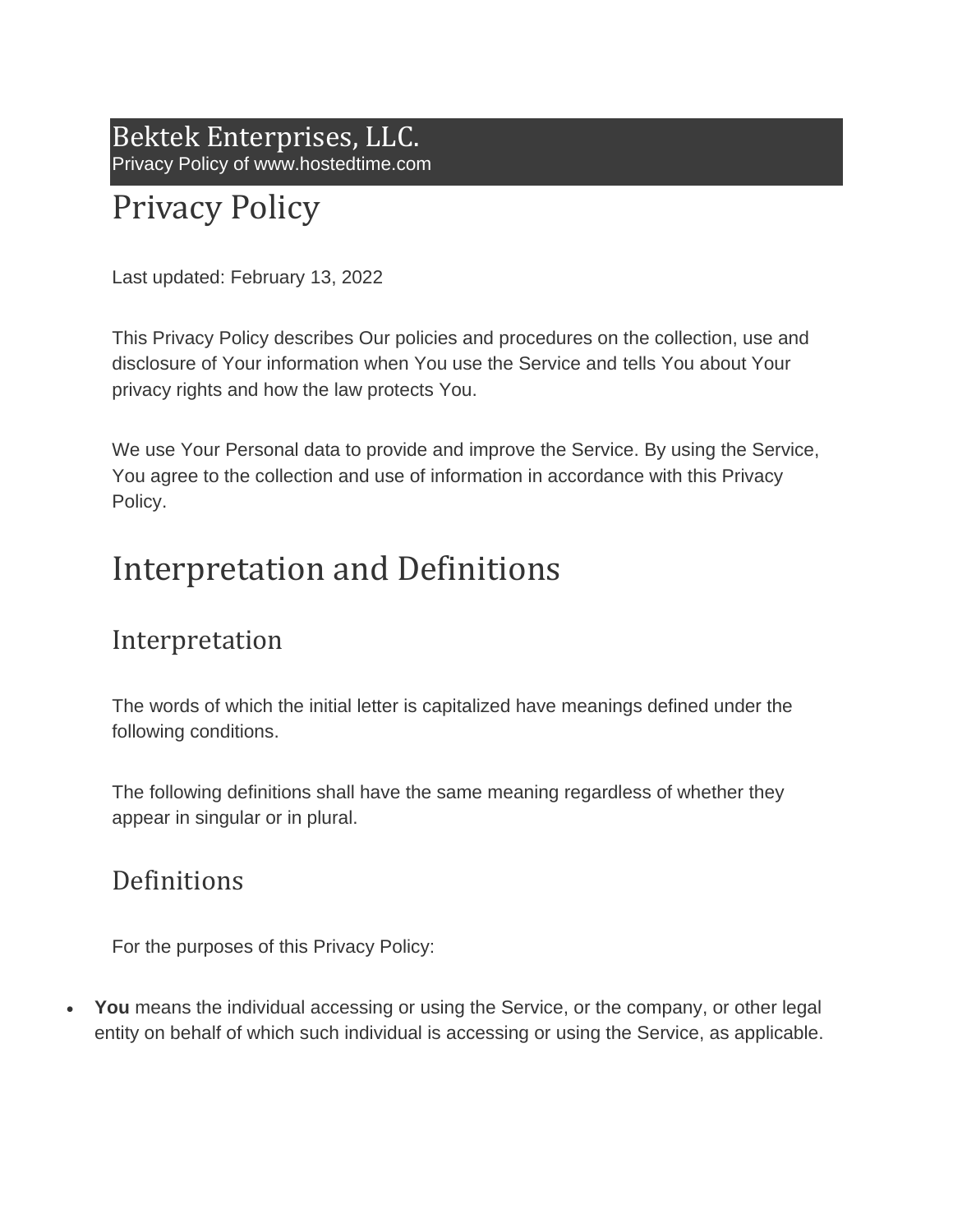- **Company** (referred to as either "the Company", "We", "Us" or "Our" in this Agreement) refers to Bektek Enterprises, LLC., 2 University Plaza Dr, Suite 610 Hackensack, NJ 07601.
- **Affiliate** means an entity that controls, is controlled by or is under common control with a party, where "control" means ownership of 50% or more of the shares, equity interest or other securities entitled to vote for election of directors or other managing authority.
- **Account** means a unique account created for You to access our Service or parts of our Service.
- **Website** refers to HostedTime, accessible from www.hostedtime.com
- **Service** refers to the Website.
- **Country** refers to: United States
- **Service Provider** means any natural or legal person who processes the data on behalf of the Company. It refers to third-party companies or individuals employed by the Company to facilitate the Service, to provide the Service on behalf of the Company, to perform services related to the Service or to assist the Company in analyzing how the Service is used.
- **Third-party Social Media Service** refers to any website or any social network website through which a User can log in or create an account to use the Service.
- **Personal Data** is any information that relates to an identified or identifiable individual.
- **Cookies** are small files that are placed on Your computer, mobile device or any other device by a website, containing the details of Your browsing history on that website among its many uses.
- **Device** means any device that can access the Service such as a computer, a cellphone or a digital tablet.
- **Usage Data** refers to data collected automatically, either generated by the use of the Service or from the Service infrastructure itself (for example, the duration of a page visit).

# Collecting and Using Your Personal Data

## Types of Data Collected

Personal Data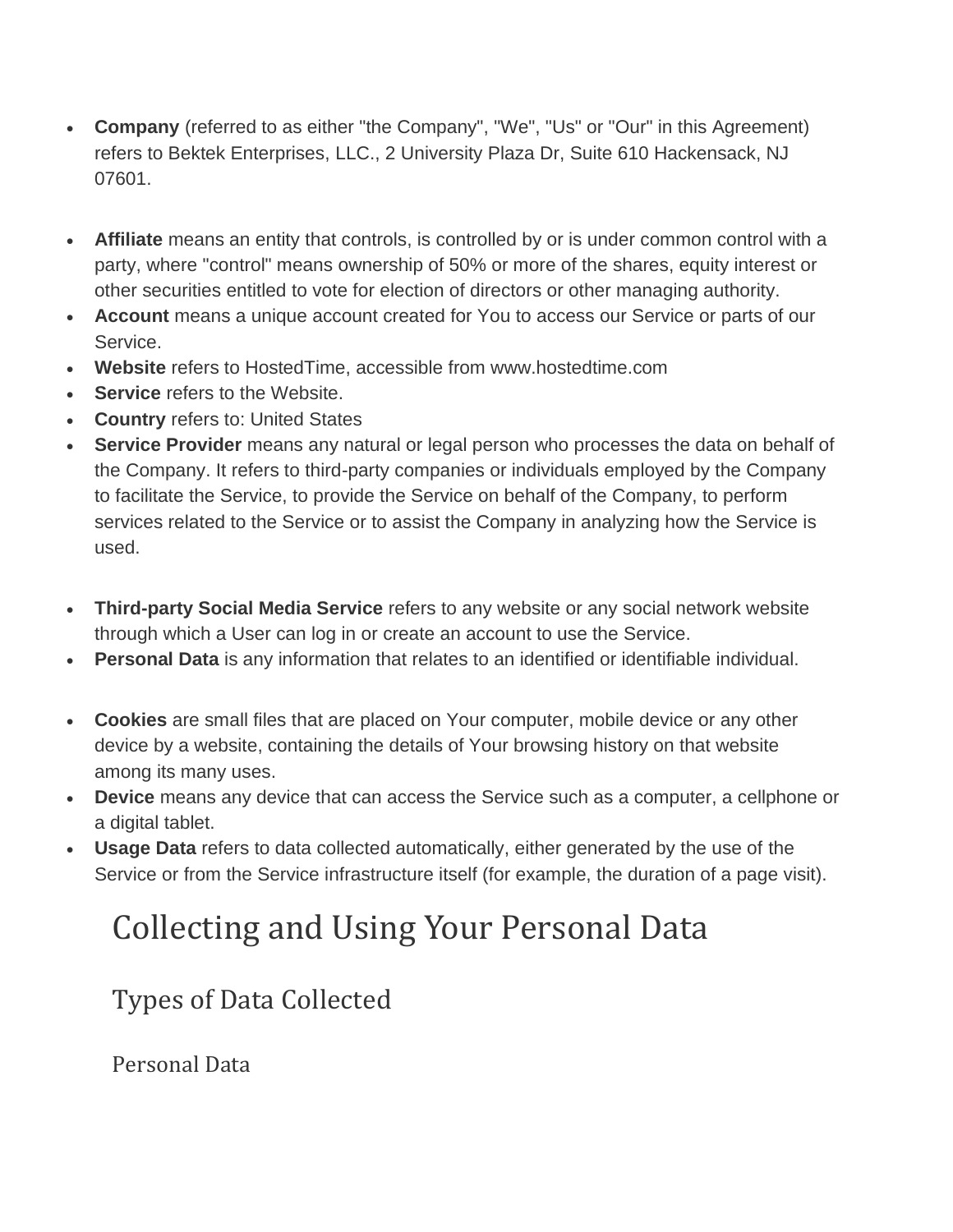While using Our Service, We may ask You to provide Us with certain personally identifiable information that can be used to contact or identify You. Personally identifiable information may include, but is not limited to:

- Email address
- First name and last name
- Phone number
- Address, State, Province, ZIP/Postal code, City
- Usage Data

Usage Data

Usage Data is collected automatically when using the Service.

Usage Data may include information such as Your Device's Internet Protocol address (e.g. IP address), browser type, browser version, the pages of our Service that You visit, the time and date of Your visit, the time spent on those pages, unique device identifiers and other diagnostic data.

When You access the Service by or through a mobile device, We may collect certain information automatically, including, but not limited to, the type of mobile device You use, Your mobile device unique ID, the IP address of Your mobile device, Your mobile operating system, the type of mobile Internet browser You use, unique device identifiers and other diagnostic data.

We may also collect information that Your browser sends whenever You visit our Service or when You access the Service by or through a mobile device.

Tracking Technologies and Cookies

We use Cookies and similar tracking technologies to track the activity on Our Service and store certain information. Tracking technologies used are beacons, tags, and scripts to collect and track information and to improve and analyze Our Service.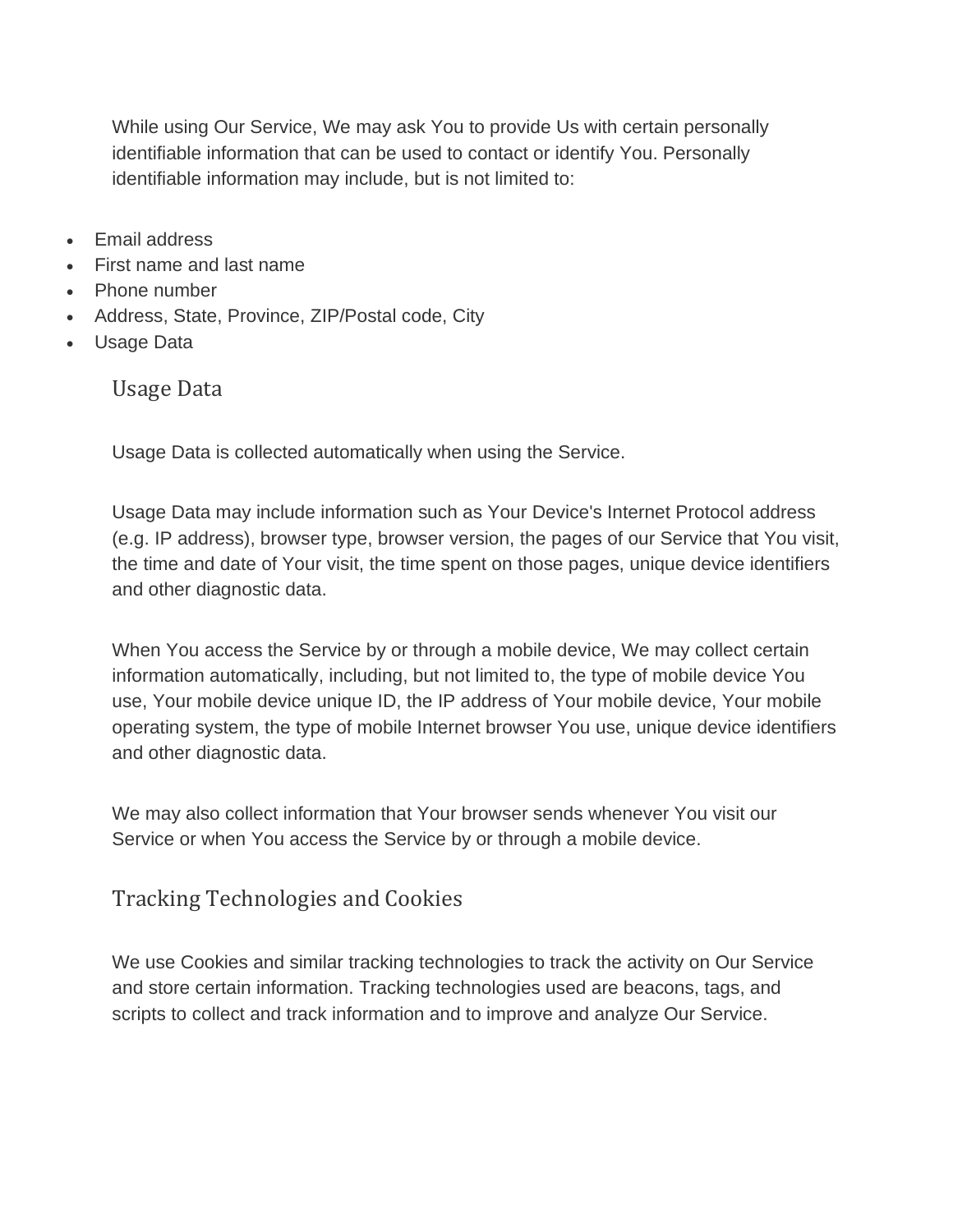You can instruct Your browser to refuse all Cookies or to indicate when a Cookie is being sent. However, if You do not accept Cookies, You may not be able to use some parts of our Service.

Cookies can be "Persistent" or "Session" Cookies. Persistent Cookies remain on your personal computer or mobile device when You go offline, while Session Cookies are deleted as soon as You close your web browser. Learn more about cookies here: [Cookies: What Do They Do?](https://www.freeprivacypolicy.com/blog/cookies/)

We use both session and persistent Cookies for the purposes set out below:

#### • **Necessary / Essential Cookies**

Type: Session Cookies

Administered by: Us

Purpose: These Cookies are essential to provide You with services available through the Website and to enable You to use some of its features. They help to authenticate users and prevent fraudulent use of user accounts. Without these Cookies, the services that You have asked for cannot be provided, and We only use these Cookies to provide You with those services.

#### • **Cookies Policy / Notice Acceptance Cookies**

Type: Persistent Cookies

Administered by: Us

Purpose: These Cookies identify if users have accepted the use of cookies on the Website.

#### • **Functionality Cookies**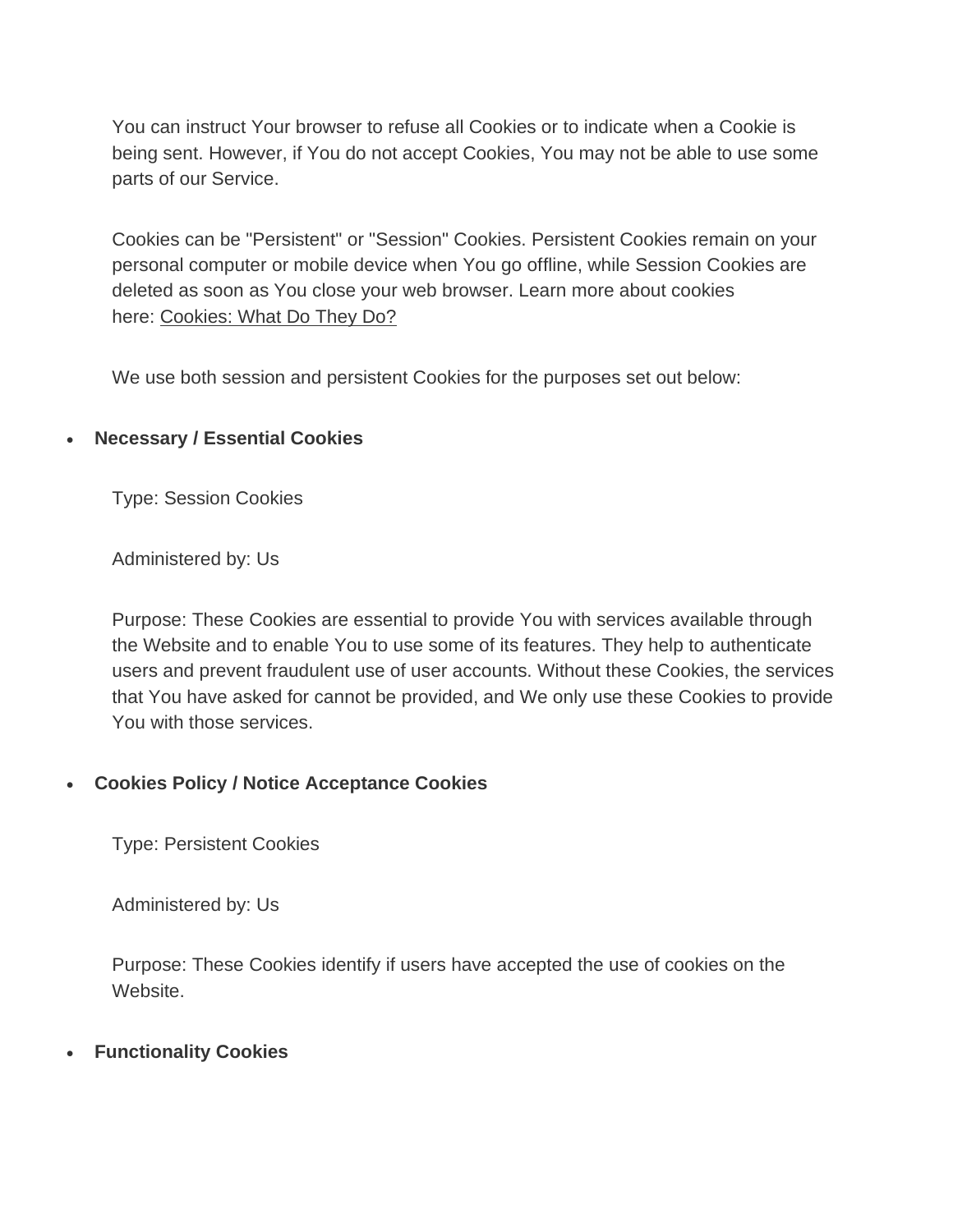Type: Persistent Cookies

Administered by: Us

Purpose: These Cookies allow us to remember choices You make when You use the Website, such as remembering your login details or language preference. The purpose of these Cookies is to provide You with a more personal experience and to avoid You having to re-enter your preferences every time You use the Website.

For more information about the cookies we use and your choices regarding cookies, please visit our Cookies Policy.

### Use of Your Personal Data

The Company may use Personal Data for the following purposes:

- **To provide and maintain our Service**, including to monitor the usage of our Service.
- **To manage Your Account:** to manage Your registration as a user of the Service. The Personal Data You provide can give You access to different functionalities of the Service that are available to You as a registered user.
- **For the performance of a contract:** the development, compliance and undertaking of the purchase contract for the products, items or services You have purchased or of any other contract with Us through the Service.
- **To contact You:** To contact You by email, telephone calls, SMS, or other equivalent forms of electronic communication, such as a mobile application's push notifications regarding updates or informative communications related to the functionalities, products or contracted services, including the security updates, when necessary or reasonable for their implementation.
- **To provide You** with news, special offers and general information about other goods, services and events which we offer that are similar to those that you have already purchased or enquired about unless You have opted not to receive such information.
- **To manage Your requests:** To attend and manage Your requests to Us.

We may share your personal information in the following situations: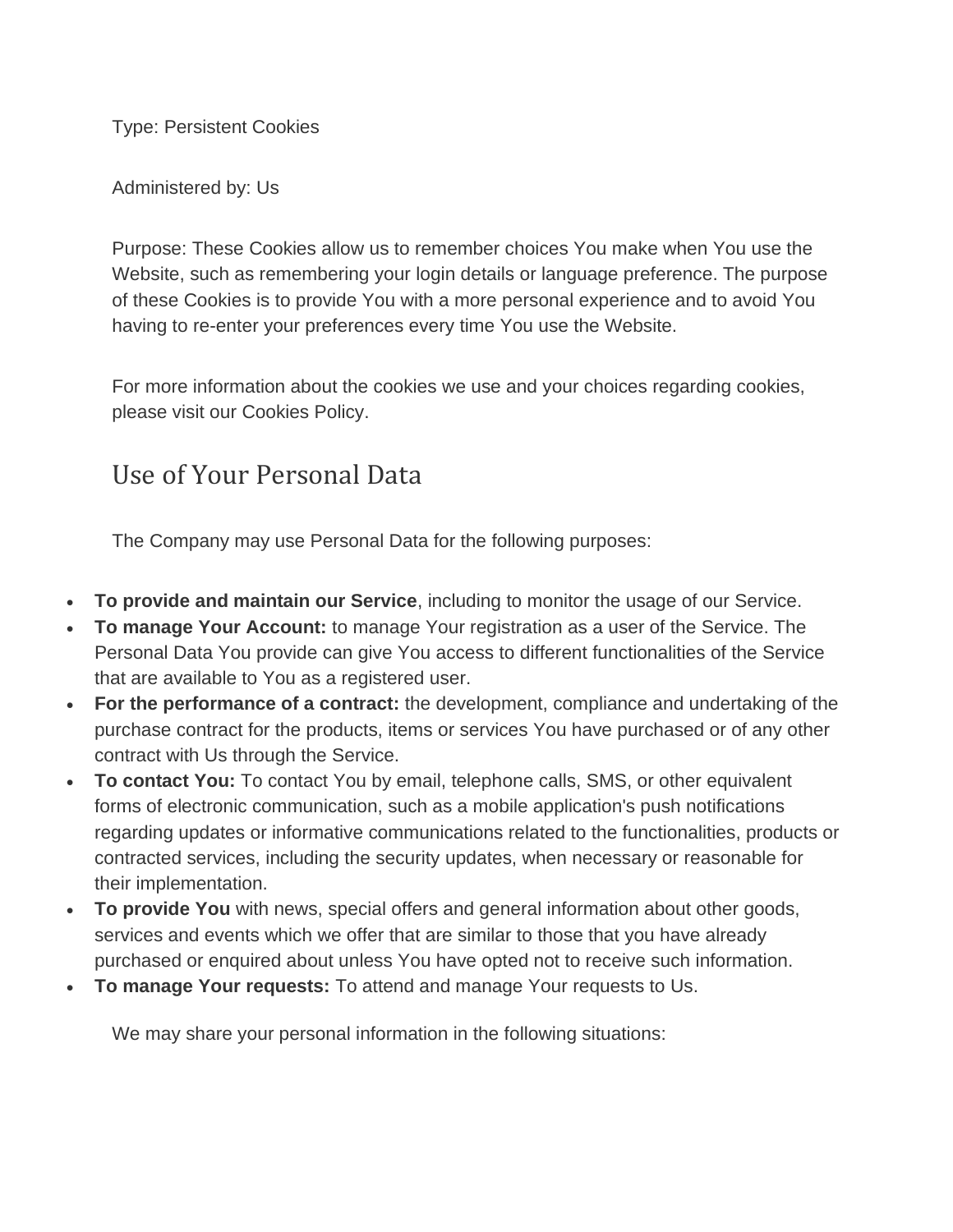- **With Service Providers:** We may share Your personal information with Service Providers to monitor and analyze the use of our Service, to contact You.
- **For Business transfers:** We may share or transfer Your personal information in connection with, or during negotiations of, any merger, sale of Company assets, financing, or acquisition of all or a portion of our business to another company.
- **With Affiliates:** We may share Your information with Our affiliates, in which case we will require those affiliates to honor this Privacy Policy. Affiliates include Our parent company and any other subsidiaries, joint venture partners or other companies that We control or that are under common control with Us.
- **With Business partners:** We may share Your information with Our business partners to offer You certain products, services or promotions.
- **With other users:** when You share personal information or otherwise interact in the public areas with other users, such information may be viewed by all users and may be publicly distributed outside. If You interact with other users or register through a Third-Party Social Media Service, Your contacts on the Third-Party Social Media Service may see You name, profile, pictures and description of Your activity. Similarly, other users will be able to view descriptions of Your activity, communicate with You and view Your profile.

## Retention of Your Personal Data

The Company will retain Your Personal Data only for as long as is necessary for the purposes set out in this Privacy Policy. We will retain and use Your Personal Data to the extent necessary to comply with our legal obligations (for example, if we are required to retain your data to comply with applicable laws), resolve disputes, and enforce our legal agreements and policies.

The Company will also retain Usage Data for internal analysis purposes. Usage Data is generally retained for a shorter period of time, except when this data is used to strengthen the security or to improve the functionality of Our Service, or We are legally obligated to retain this data for longer time periods.

## Transfer of Your Personal Data

Your information, including Personal Data, is processed at the Company's operating offices and in any other places where the parties involved in the processing are located. It means that this information may be transferred to — and maintained on — computers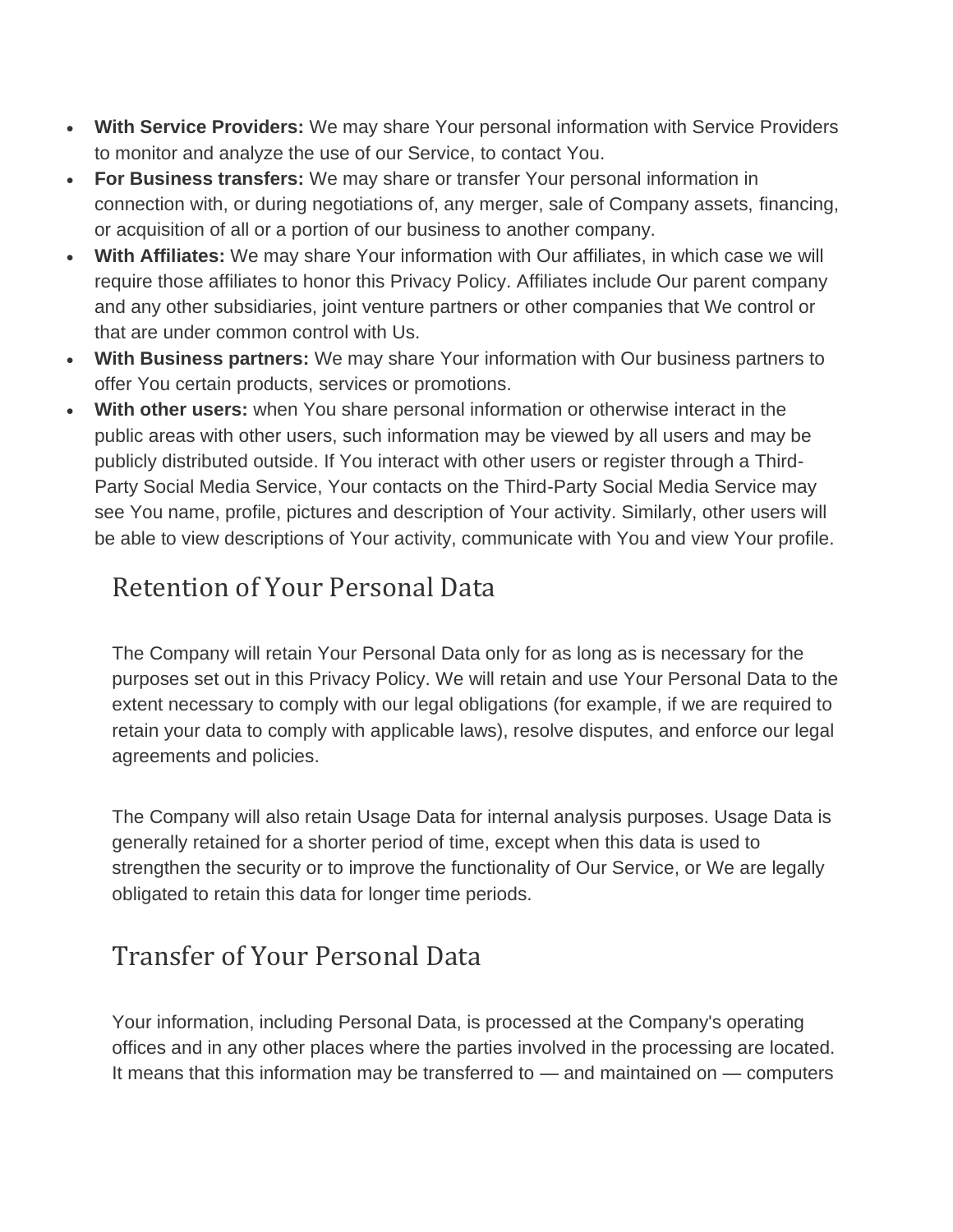located outside of Your state, province, country or other governmental jurisdiction where the data protection laws may differ than those from Your jurisdiction.

Your consent to this Privacy Policy followed by Your submission of such information represents Your agreement to that transfer.

The Company will take all steps reasonably necessary to ensure that Your data is treated securely and in accordance with this Privacy Policy and no transfer of Your Personal Data will take place to an organization or a country unless there are adequate controls in place including the security of Your data and other personal information.

#### Disclosure of Your Personal Data

#### Business Transactions

If the Company is involved in a merger, acquisition or asset sale, Your Personal Data may be transferred. We will provide notice before Your Personal Data is transferred and becomes subject to a different Privacy Policy.

#### Law enforcement

Under certain circumstances, the Company may be required to disclose Your Personal Data if required to do so by law or in response to valid requests by public authorities (e.g. a court or a government agency).

#### Other legal requirements

The Company may disclose Your Personal Data in the good faith belief that such action is necessary to:

- Comply with a legal obligation
- Protect and defend the rights or property of the Company
- Prevent or investigate possible wrongdoing in connection with the Service
- Protect the personal safety of Users of the Service or the public
- Protect against legal liability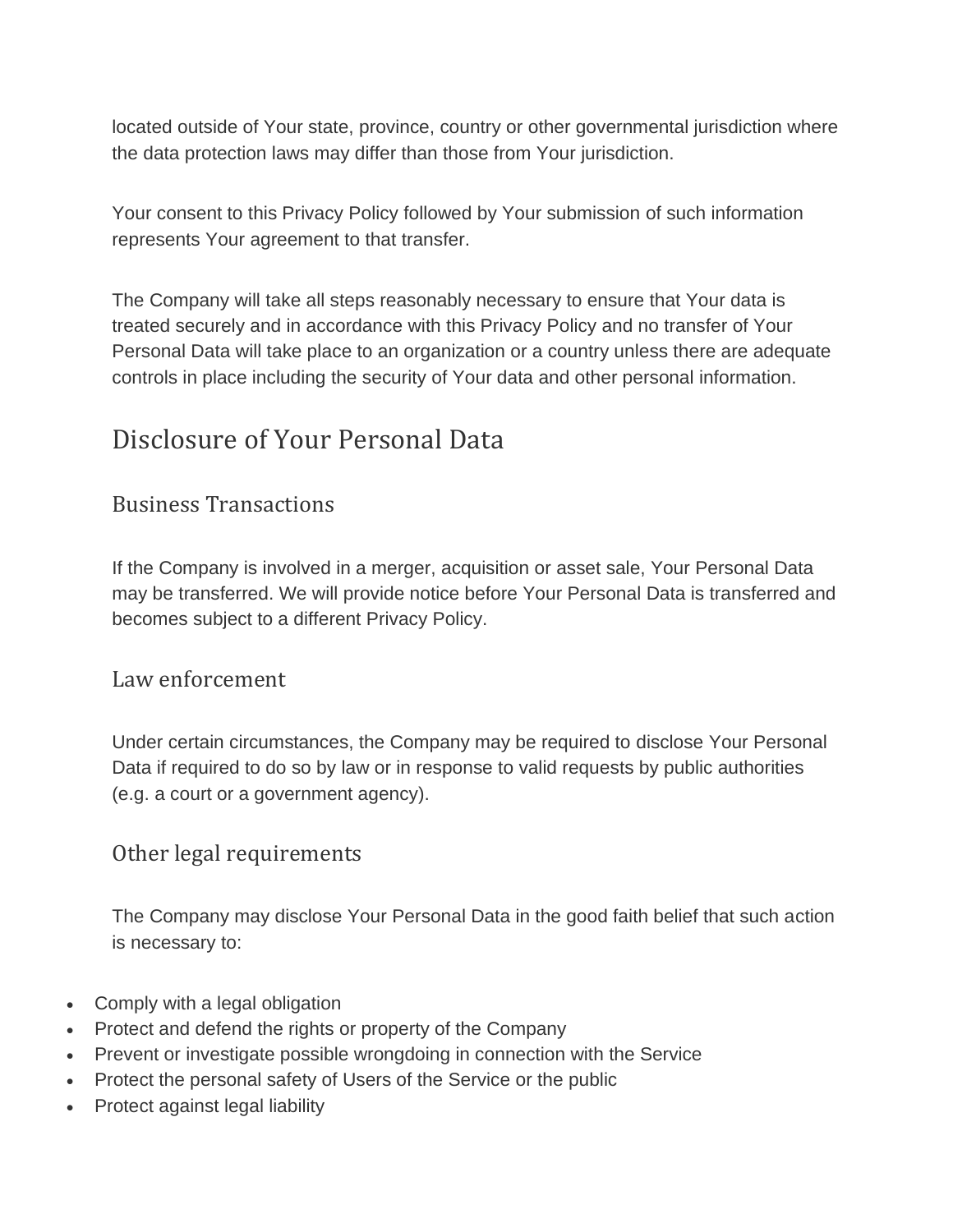## Security of Your Personal Data

The security of Your Personal Data is important to Us, but remember that no method of transmission over the Internet, or method of electronic storage is 100% secure. While We strive to use commercially acceptable means to protect Your Personal Data, We cannot guarantee its absolute security.

# Children's Privacy

Our Service does not address anyone under the age of 13. We do not knowingly collect personally identifiable information from anyone under the age of 13. If You are a parent or guardian and You are aware that Your child has provided Us with Personal Data, please contact Us. If We become aware that We have collected Personal Data from anyone under the age of 13 without verification of parental consent, We take steps to remove that information from Our servers.

If We need to rely on consent as a legal basis for processing Your information and Your country requires consent from a parent, We may require Your parent's consent before We collect and use that information.

## Links to Other Websites

Our Service may contain links to other websites that are not operated by Us. If You click on a third party link, You will be directed to that third party's site. We strongly advise You to review the Privacy Policy of every site You visit.

We have no control over and assume no responsibility for the content, privacy policies or practices of any third party sites or services.

## Changes to this Privacy Policy

We may update our Privacy Policy from time to time. We will notify You of any changes by posting the new Privacy Policy on this page.